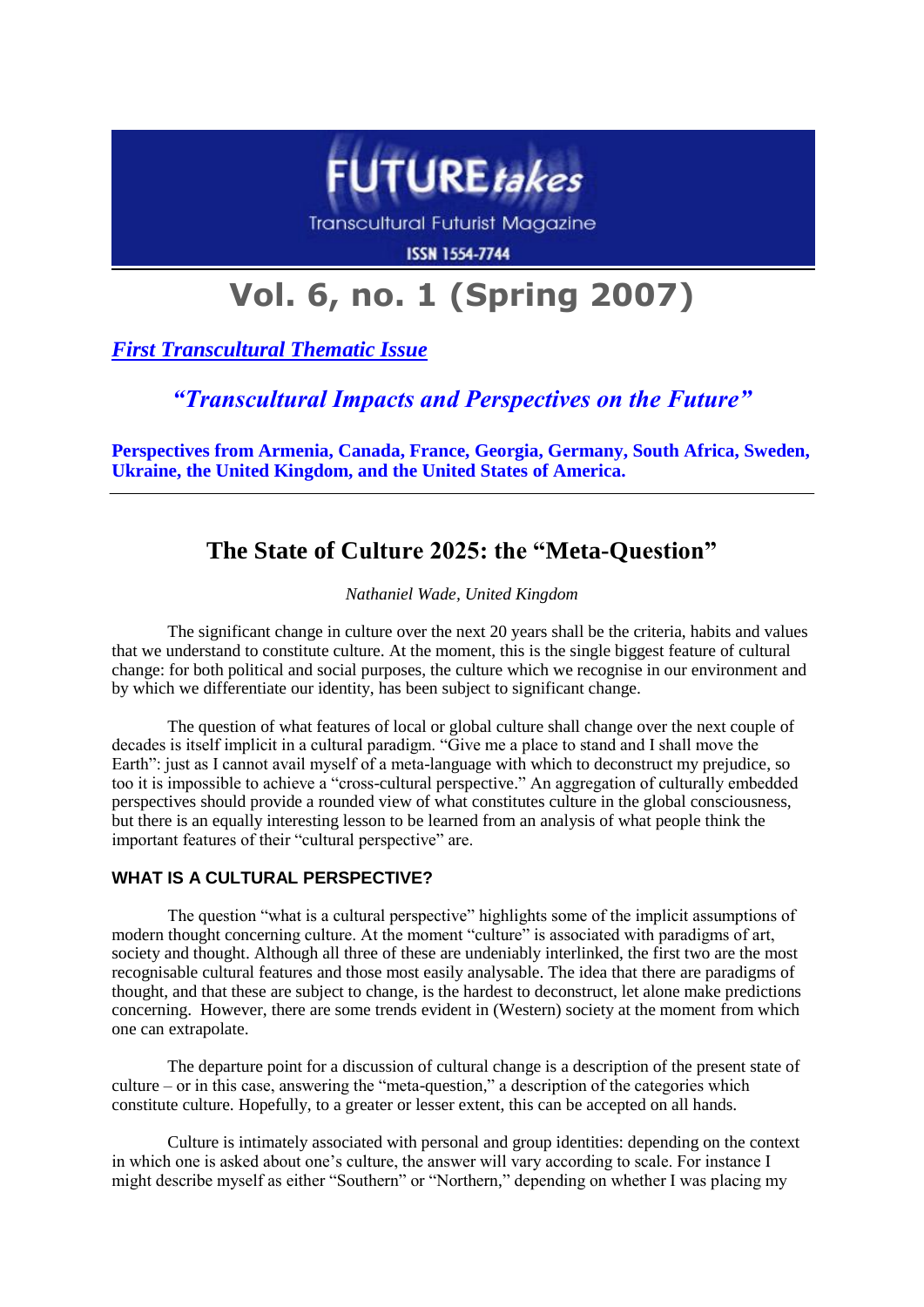identity at a national or continental scale; similarly, a person might be a "liberal" with regard to abortion legislation by one person's standards, but "conservative" by another's or regarding a different issue.

Cultural identity describes the ethnic, political, moral and aesthetic determinants which both confer group membership and personal identity. Cultural identity is in this sense a useful fiction, a self-reinforcing narrative which a post-modernist might say is more substantial in the telling than in concrete instantiation. Nonetheless, such narrative identities are an important feature of our personal (moral) identity, which allows us to place ourselves in a complex conceptual model of our physical and cultural environment, making us conscious, contemplative agents.

Though cultural descriptions (i.e. what is "good," what constitutes a "reason," what is art, what is "just," etc.) and the identities they create vary hugely, descriptions of "culture" itself are largely the same. All descriptions of culture function to describe moral and aesthetic identities. It is at this point that a de-constructivist analysis of our concept of culture can help to show any more fundamental differences, which might be subject to change over the next 20 years.

### **VALUE, PROGRESS, AND IDENTITY**

The features of "culture" that are changing at the moment are the concepts of "value," "progress" and "identity." They are changing both intrinsically and extrinsically; in themselves and in relation to other concepts. Firstly, here is a summary of a popular view of the cultural dynamics at work in Britain.

The dominant rhetoric of the "clash of civilisations" sees identities in direct conflict at both the personal and the group scales. Similarly, descriptions of national identity in Britain are being sculpted against the heavily politicised background of high levels of immigration and a perceived decline in law and order: British nationals are moving to French villages to enjoy the last bastions of "British values." Thus, at the moment, it is easier to give a negative description of the British culture than a positive one and British values are most easily conceptualised in opposition to alien values, or even the absence of values altogether.

The "clash of civilisations" has replaced political opposition as a broader description of the dialectic of progress in our societies. Party politics looks more like identity politics, and political values are ensconced in broader ideologies. But, the mechanism of progress is largely unchanged: two competing paradigms are set in opposition in such a way that the better adapted survives or a compromise is reached. Hence, our culture as it is now is the product of an inexorable progress, the genealogy of which can be traced through all of history. In this sense all Western culture is relentlessly modernist.

In this model of culture there is little room for manoeuvre when it comes to reconciling difference. Values are not commensurable, and to a great extent, culture itself is incommunicable – a source of conflict rather than the arena of compromise and diplomacy.

Thus, culture, though undetermined, is on a trajectory plotted by the last 10,000 years of civilisation. The next 25 years will see the cultural homogenisation of parts of the world which are colonised by the cultural values of the most successful cultural group. The dialectic between ideologies shall continue and we shall be the pawns in a larger conflict of identities, the victor of which shall succeed on all levels, the cultural and political, and thus, the shape of progress over the next 25 years shall be determined.

This is, of course, all contingent on a certain way of thinking, which is itself probably wrong.

#### **CONCEPTS OF CULTURE – THEMSELVES CHANGING**

All these aforementioned ways of thinking about culture are under threat: they will not survive the next 20 years in the same form. This is because the way in which we have until now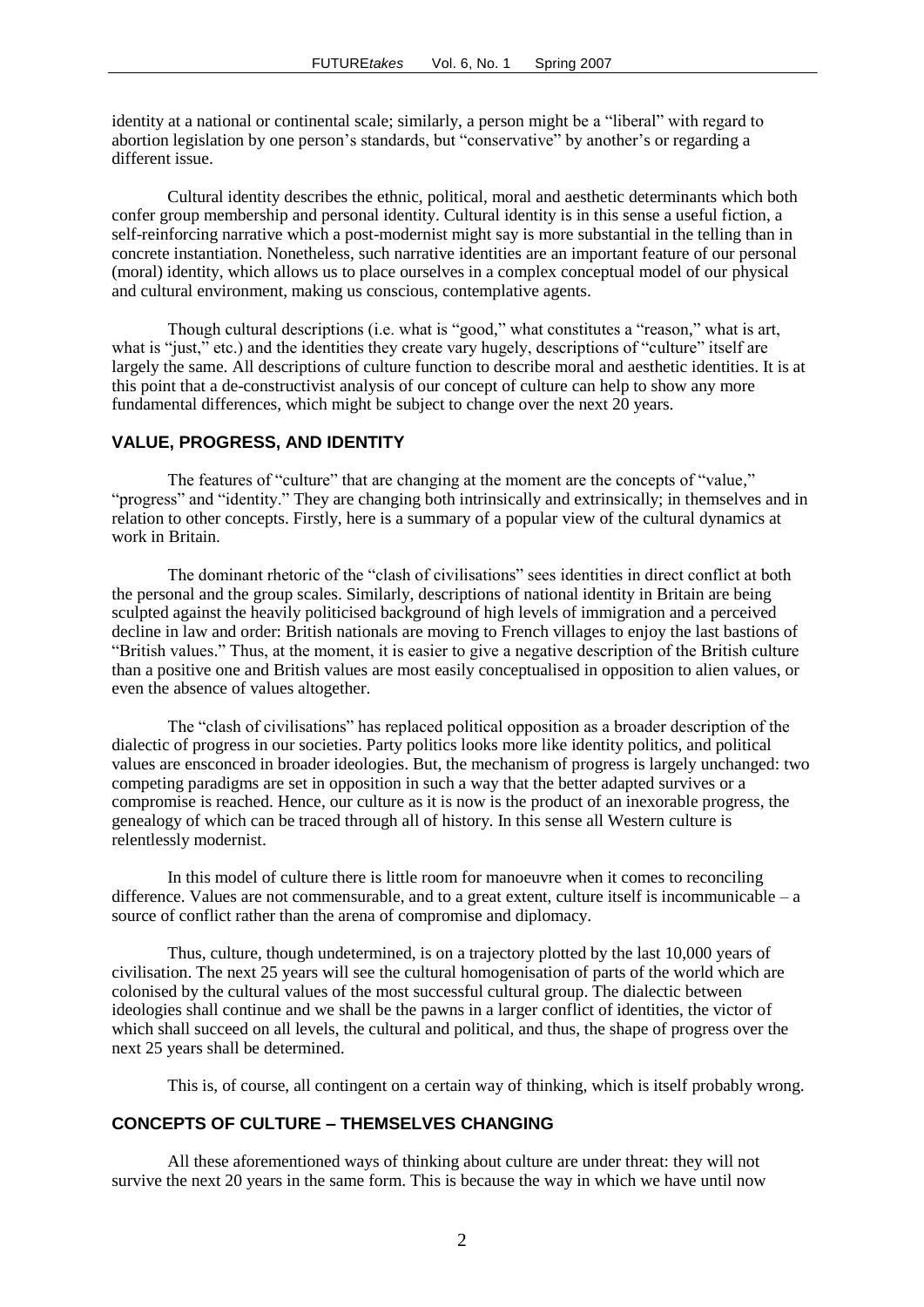understood value, progress and identity as distinct, discernible and quantifiable qualities and processes, is not easily sustained in the face of the integrated and nebulous values, processes and identities of globalisation. Values cannot be incommensurable if they are communicable; progress, in the context of value, is not obviously the product of the dialectic fiction; identity is more productive understood positively rather than negatively. Some evidence for each of these assertions follows and, though it remains unprovable, the evidence of experience should at least suggest that the predicted trajectory of culture in the next 20 years is based on a view of culture which is itself due to change.

#### **VALUE, OLD AND NEW**

In the West, the concept of value is changing. On an institutional level the emergence of corporate social responsibility is evidence of this. CSR can be traced to two different origins: firstly, the view that it makes good economic (business) sense to pursue a socially responsible course; secondly, there is the existential concern about what exactly the purpose of these large companies is. This new existential angst is also evident at the individual level, where *The Economist* reported that people have started to value experiences more than assets – part of a special edition addressing exactly the problem that people didn't seem to be getting happier as they got wealthier. Similar stories concerning the disjunction between wealth and worth pervade all the British media.

People are certainly not totally abandoning materialist ways, but there is a more obvious desire to identify and pursue the very stuff of value itself: the lifestyle and purpose that is intrinsically satisfying. This relocation of value is in evidence in a number of ways but broadly amounts to a new existentialism: people and groups analyse what they do in terms of their identity. As such, what one values, and how this is manifest is becoming more important and decisions will increasingly reflect such conscious moral commitment and the new economics of ethics. If a revised value judgement that connects closely to personal identity is the growing factor in the cultural movement of the West, it is nothing new for religious communities, and in fact it is not wholly new for any society in the world.

#### **WHAT IS PROGRESS?**

The second cultural change is the changing concept of progress and the dialectic. The concept of progress is a pervasive assumption of popular Western historicism, and it is beginning to look awkward in the context of the nascent broader understanding of value mentioned previously. The failure of the historical dialectic and doubts about what progress might mean are mutually reinforcing ideas. Just as one sees the "ideological conflict" used to explain any number of diverse political actions, with increasing irrelevance and impotency, so the idea that this process is part of some larger mechanism that is inexorably "progressing" becomes harder to conceptually reconcile with one's experience. This is particularly poignant against a background of political rhetoric which is full of moral terms, wholly disconnected from meaningful function.

Thus, "progress" itself works as a rhetorical tool, seamlessly introducing a normative element to any historical or atavistic declaration, without justification. A general return to identifying and pursuing what is valuable might disturb the conviction that culture has progressed over the last 10,000 years, but it will soon be harder still to maintain the idea that all of our activities are part of the relentless progression of a dialectic of ideologies. This conviction of inexorable progress has been exposed already in part by the recent popularisation of environmentalism: people are simply less convinced that cheaper air travel is necessarily "better" or represents progress.

## **WHO ARE YOU?**

In relation to the changing concept of cultural identity, a new understanding of values shall also precipitate a constructive move to positive identification. The change in the concept of identity is perhaps the most important and noticeable change that will take place over the next 20 years. The more contemplative views of value and progress, and the post-modern cynicism about the superstructures which underlie our very idea of culture, will also be evident in the way we think of ourselves both as individuals, and in the context of societies.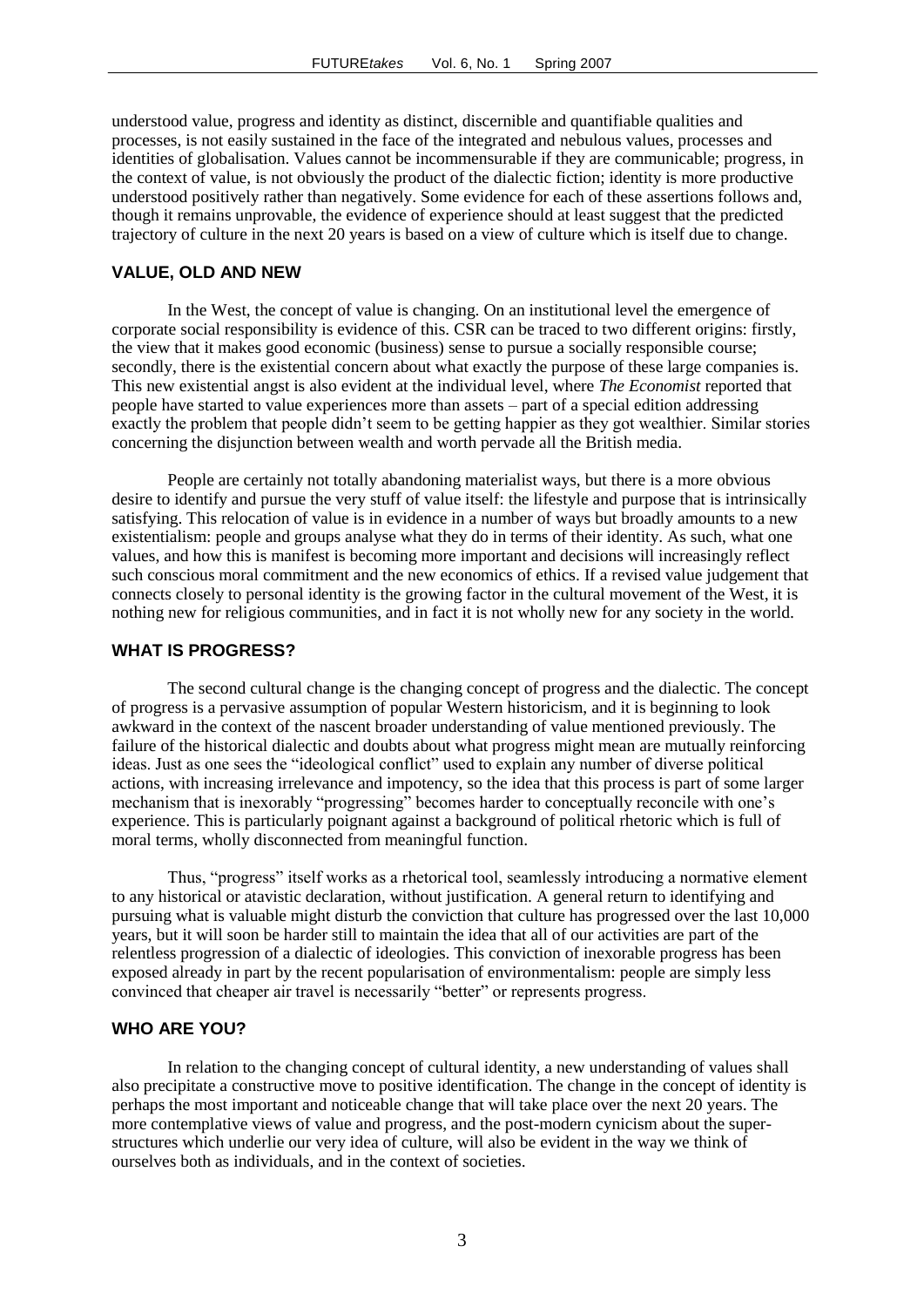Identity formulated as the negative space between the cultural "other" gives rise to questions about what kind of positive description of cultural identity can be offered. If this positive description is to be at all meaningful it must have concrete content which distinguishes an individual or group. Such thought experiments will become increasingly common in a climate of existential angst for both individuals and groups; such positive identities have also become more realisable with the creation of manifold, overlapping communities, precipitated by increased interdependency, communications and the internet. No features of identity (that are not banal or meaningless) are common to all people, however, in articulating one's identity one is likely to find that all parts are held in common with some group – and this is extremely unlikely to be co-extensive with the national group.

Multiple, overlapping, interconnecting, contextually-relative identities are already commonplace. This is leading to exactly the kind of curiosity about value mentioned previously, and also to a realisation that the nomenclature of political representation as it stands, is divided on arbitrary or useless divisions, and is certainly not democratic. This realisation will give renewed momentum to reform of the UN as a forum cleaned of arbitrary political structure. Perhaps more importantly, this will disarm those people who would use identity politics to argue for some bigoted agenda; identity shall no longer have intrinsic direction but will be the very arena of serious thought and debate about principled action. It is, therefore, this realisation of multiple identities that will redress the status of identity and value in our cultures; these concepts will no longer be uncompromisable and incommunicable and whatever is claimed to be so shall be exposed as the domain of bigotry.

# **WHAT WILL SURVIVE GLOBALIZATION?**

So what will replace these ways of thinking and what will the practical upshot be? In brief, the practical ramifications of this cultural change – that is a change in what is considered as culture – will not necessarily be obvious in 20 years time. However, I do think that people will more readily understand the claims of the global community on their local community, and will be able to see the connection between these two through the lens of value which will have a more central role in all Western lives. International politics shall be mediated in a new sympathetic environment that recognises commonalities and compromise. Whatever of culture is communicable and benign should survive globalisation, but the malign and meaningless cultural artefacts are likely to be shown to have no content or die out under the pressure of integration into a broader community. It will doubtless take much longer for the institutional structure to respond to this cultural change.

It took 2000 years for any significant change to be made to the form of the kouros statue. Its stylised shape took on great symbolism throughout the dominance of Egyptian civilisation, and only changed in the middle of the ancient Greek period. Eventually, experimentation and material cost led to the increased realism in the later statues but in what sense had the culture progressed or the associated values changed?

What is certain is that the statues were more realistic, but, beyond that, the cultural change is not directed. The same abstract values could be realised in many very different cultural manifestations. To suggest that statue making had progressed is rather to reveal one's own cultural prejudice than to divine anything essential about that of the ancients.

Over the next 20 years there shall doubtless be many changes in the various cultures of the world, but the more significant, if less obvious change shall be in the assumptions about what our aspirations for humanity and the world as a whole are. These ambitions are only now taking shape in an environment that can allow the articulation of universal value and "human identity."

#### *POINTS FOR THE CLASSROOM (send comments to [forum@futuretakes.org\)](mailto:forum@futuretakes.org):*

- o *Wade discusses the prospect that present ways of thinking about culture will not survive the next 20 years, at least not in the same form. Do you agree, and why or why not?*
- o *In 2020, will culture continue to be a criterion by which people differentiate or define their identity in 2020? Why or why not?*